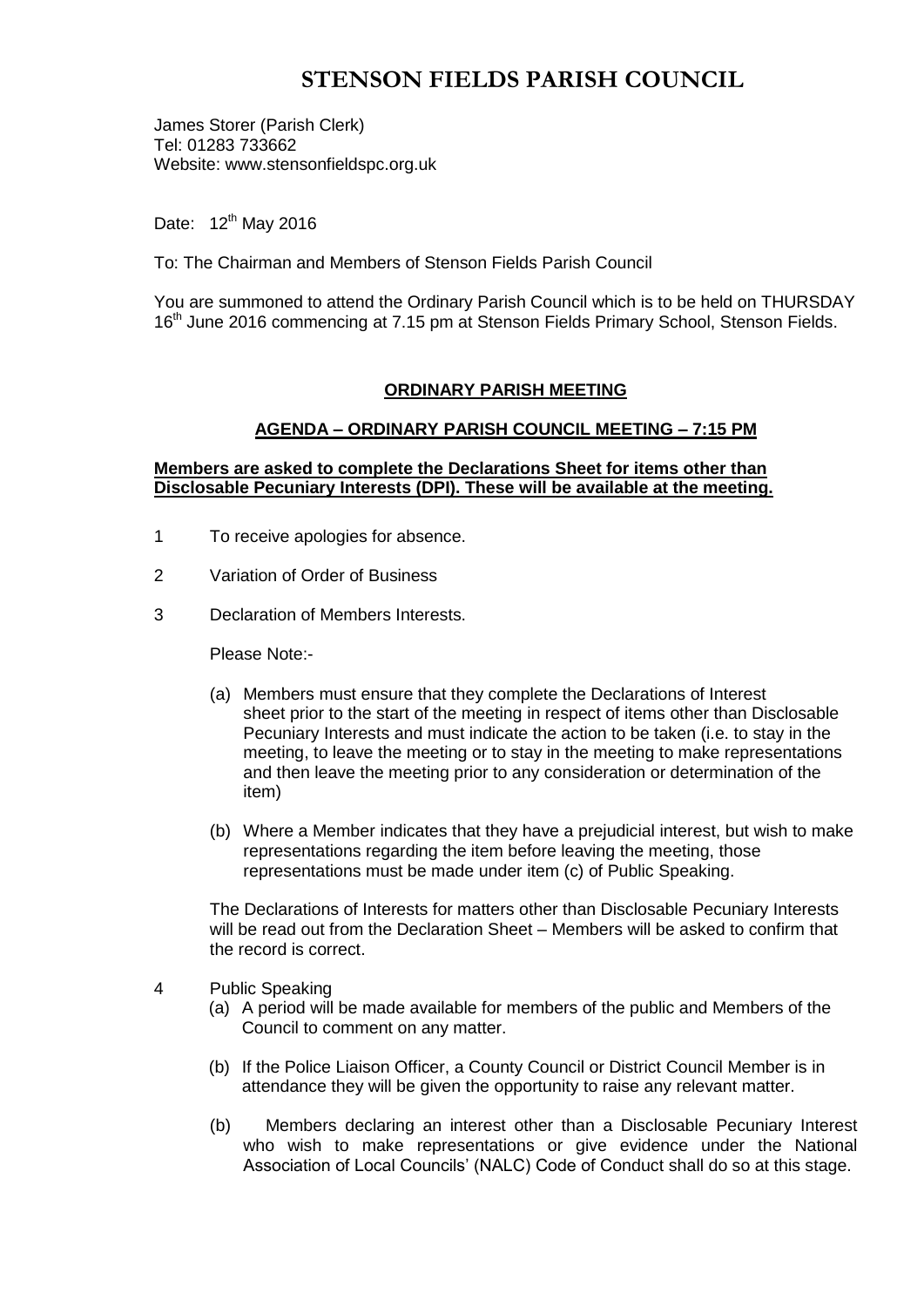- 5 To approve the Minutes of the Annual Meeting of the Parish Council on the 19<sup>th</sup> May 2016 (Minutes already circulated).
- 6 To approve the Minutes of the Annual Parish Meeting held on  $19<sup>th</sup>$  May 2016 (Copy already circulated)
- 7 To approve the Minutes of the Ordinary Parish Meeting held on  $19<sup>th</sup>$  May 2016 (copy already circulated)
- 8 To determine which items if any from Part 1 of the Agenda should be taken with the public excluded. If the Council decides to exclude the public it will be necessary to pass a resolution in the following terms: -

**"In view of the confidential nature of item …. to consider a resolution to exclude the press and public from the meeting in accordance with the Public Bodies (Admission to Meetings) Act 1960, s1, in order to discuss the item."** 

- 9 Chairman's Announcements and Reports. For the Chairman of the Parish Council to present any reports and attendances at formal functions
- 10 Report of the Clerk on: (a) Items from the last meeting
- 11 Correspondence (a) Cllr Davison – Copy of letter sent to DCC regarding unauthorised For Sale Sign on Grampian Way (b) Yvonne Waring (SDDC) – Offer of a concrete table tennis table for Fox Close, free of charge. Hard standing base is required, of which the Parish Council is asked to provide or to make a contribution.
- 12 Finance
	- (a) Accounts for Payment
	- (b) Risk Assessments.
- 13 To consider Planning Applications At the Time of drafting the agenda, there were no applications and no decisions for Stenson Fields.
- 14 Police Issues/Speed Limits/Road Safety
- 15 Saxon Gate at Newton Village Development, Stenson Road
- 16 Lengthsman Scheme
- 17 Environment
	- (a) To consider areas which will benefit from planting of bulbs (Min 578/15) (b) To consider (632/16 E) the replacement of a bench with a memorial bench.
- 18 To receive any update on the proposed Parish Boundary Changes
- 19 Consultations

None

- 20 To receive feedback and reports from Council representatives on outside bodies
- 21 Items for information only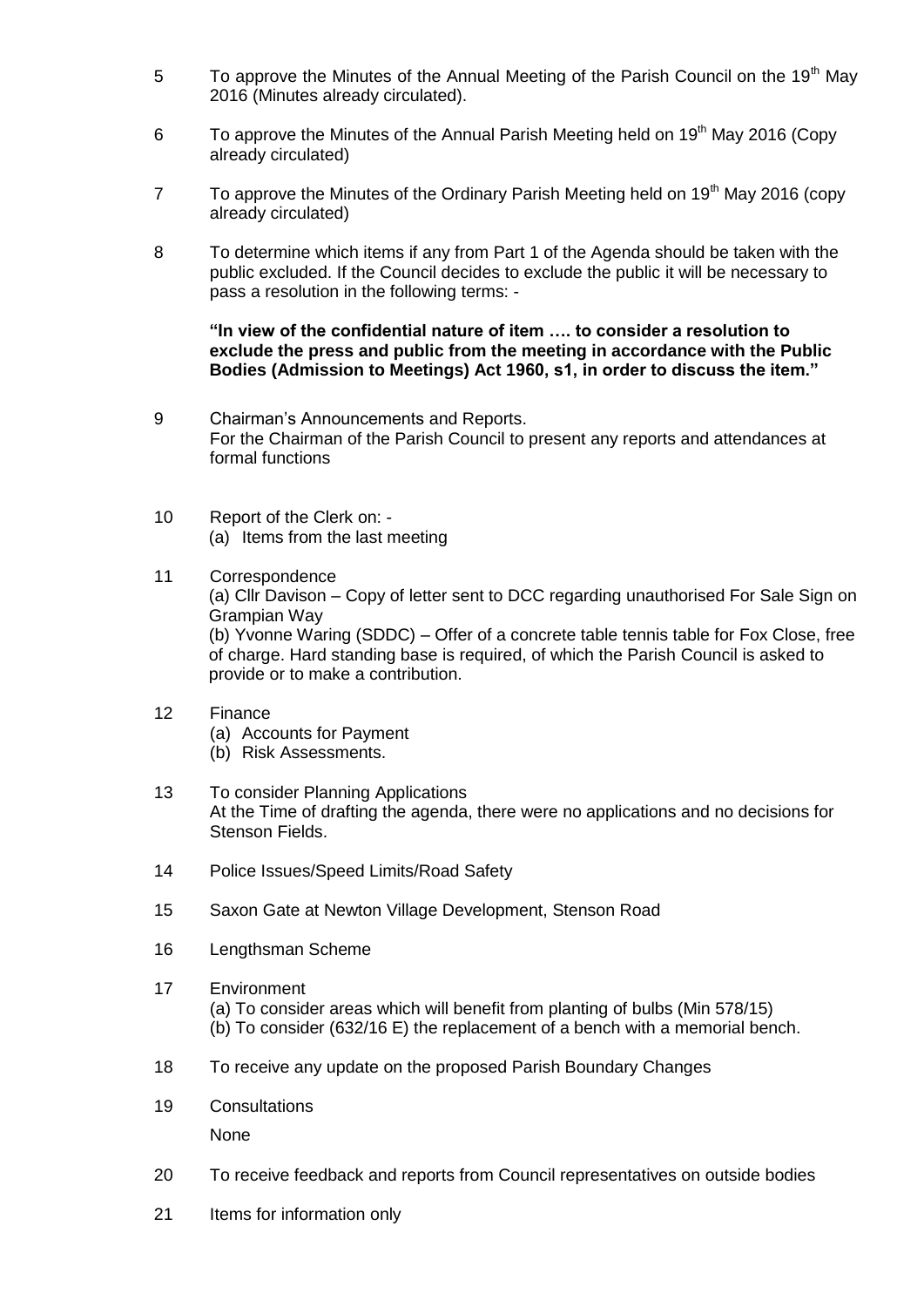(a) Reports from Meetings attended

(b) Safer Neighbourhoods and Area Meeting  $-5<sup>th</sup>$  July 2016 at Repton Village Hall commencing at 6:15pm

(c) Notification of Forthcoming Meetings.

# **CONFIDENTIAL INFORMATION**

- 22 To move the following resolution "That in view of the confidential nature of the business about to be transacted (in respect of the personal situation of an employee which could result in legal proceedings) it is advisable in the public interest, that the press and public be temporarily excluded and they are instructed to withdraw."
- 23 Date of next Parish Council meeting  $-21^{st}$  July 2016.

**CONFIDENTIAL SECTION**  Clerk's position